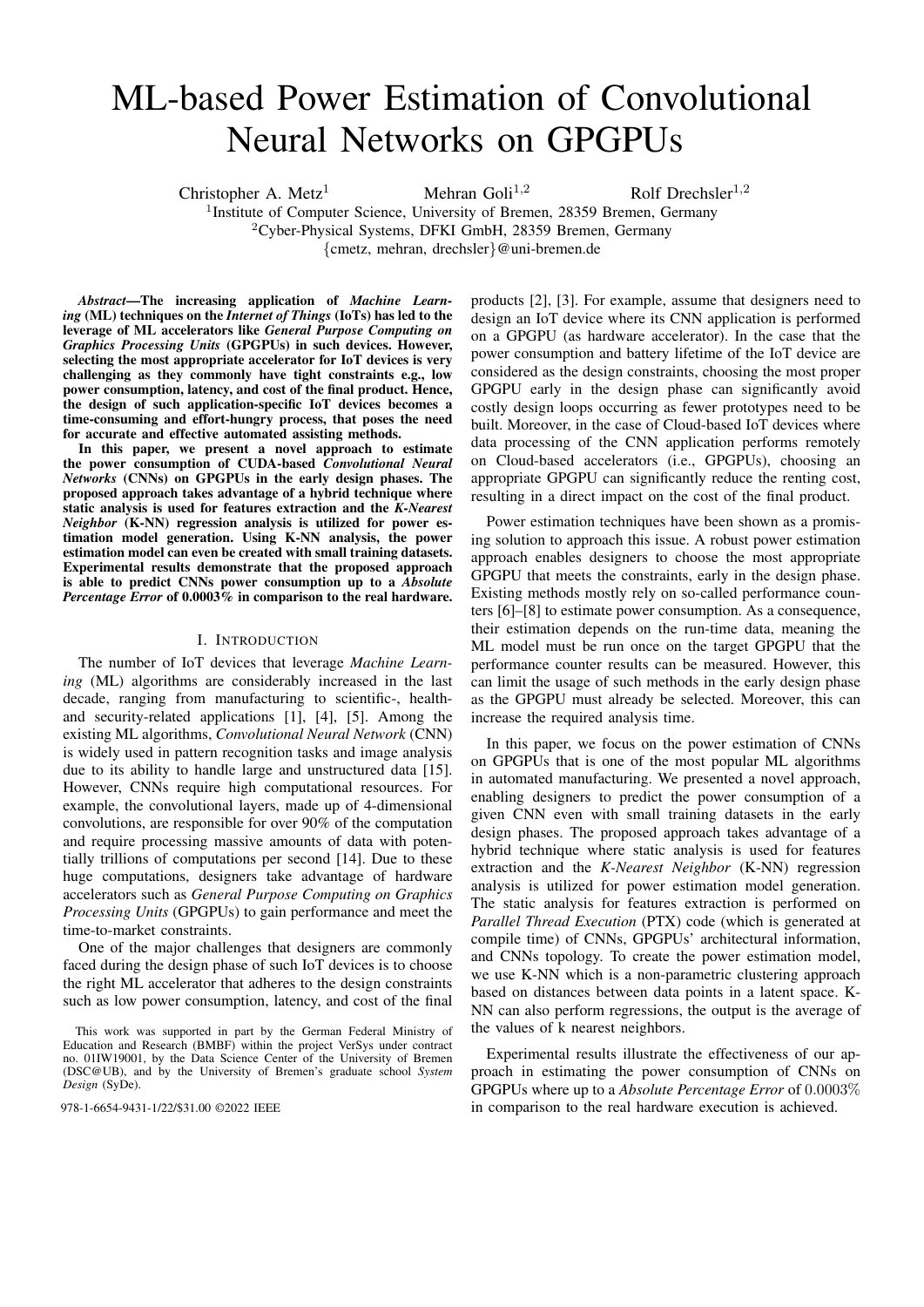# II. RELATED WORK

The existing solutions to predict the power consumption of CUDA-based applications can be divided into two main categories which are 1) the statistical analysis of the application and devices, e.g. [19], [25], [26], and 2) ML-based methods which use different machine learning algorithms to learn the difficult rules from a dataset and create a predictive model, e.g. [6]–[8], [20], [27]. Based on the literature [17], [24], ML-based methods provide better results in comparison to the statistical analysis and become the predominant technique to predict the power consumption of CUDA-based applications. Hence, in this section, we give an overview of ML-based methods and discuss their features and issues.

Existing ML-based methods use so-called performance counters as features [6]–[8], [19], [20], [27] to perform power consumption estimation. Performance counters can only be collected and measured during run-time. This means, that an application needs to be executed once on a real device to collect the performance counters. Afterward, the predictive model can run the prediction for other devices. Using this kind of methodology can limit the usage in early design phases as a GPGPU must already be selected. Moreover, measuring performance counters requires a special GPGPU and CUDA profiler.

The method in [6] uses tree-based regression to predict the power consumption. It analyzes the GPGPU architecture and measures the power consumption of PTX instructions. However, as the method takes advantage of GPGPUSim, it is limited to a small subset of available PTX instructions.

The method in [21] considers scaling frequencies of GPGPU cores and memory for performance estimation. For power consumption estimation, it takes advantage of the [27] which relies on *Support Vector Machines* (SVM) and performance counters. However, performance counters are only available at run-time and limit this approach to be used in early design steps.

The method in [22] introduces an approach to estimate the performance (run-time) of CPU code before porting it to GPGPU code based on machine learning methods. This makes it possible to decide whether executing on GPGPU gives a performance boost or not. A similar goal is pursued in [23] but the prediction can be already performed on GPGPU. The method uses CPU profile data and machine learning methods to estimate the run-time on GPGPUs. However, both aforementioned methods do not support power consumption prediction. They only consider run-time speed up between CPU and GPU. In contrast, we focus on power consumption estimation on GPGPUs.

PPT-GPU is a scalable GPU performance modeling system [16]. However, it does not support power consumption estimation yet. In [9], a layer-wise estimation approach is illustrated. It focuses on embedded GPUs and only considers platforms of the Nvidia Jetson family. ALOHA [17] presents a statistical platform-aware evaluation method for CNNs execution on heterogeneous Systems. For a given heterogeneous system and CNN, it can provide designers with operations and data transfers and their deployment on computing and communication resources. Moreover, it reports an estimation

of latency and energy consumption of the CNN on the platform. However, the method requires an execution model that properly describes the details of the platform and the scheduling of different CNN operators on different platform processing elements, which may not be always available.

Our approach does not rely on any run-time information and uses high-level hardware specifications, PTX code, and CNNs attributes which are available at the early stage of design and development. This can significantly help designers in performing the design space exploration of IoT devices and also speed up this process.

# III. ML-BASED POWER ESTIMATION METHODOLOGY

In order to estimate the power consumption of CNNs in the early design stage, it is important to focus on the information which is available at this stage. The early available information that even does not rely on CNNs execution on real devices is 1) the GPGPUs' architectural details that are available for the different GPGPUs, 2) the low-level PTX code that can be generated at compile time, and 3) CNN architecture and topology that can be distinguished by its trainable parameters. In contrast to [7], [8], we focus on extracting features from the aforementioned sources for the power estimation and do not rely on the performance counter which is only available at run-time. It means that to collect features for power estimation, the aforementioned methods require at least one execution on a real device. This can limit the usage of such methods in the early design stage as the target GPGPU must already be selected.

# *A. Methodology Overview*

The proposed methodology is illustrated in Fig. 1 which has three main phases: 1) information extraction, 2) training dataset creation, and 3) predictive model generation.

In the first phase, we searched for different CNNs and analyze how they load different components of GPGPUs. We compare the architectural information (e.g. CUDA Cores, Memory, or L2 Cache) which are available for different series of GPGPUs. By this, those GPGPUs' attributes and components which have an impact on performing CNN models are extracted. Next, we compile the CNNs to PTX and analyze the PTX code for each CNN. We extract the instructions which are loaded into the GPGPU and build classes of them. Each class contains the number of instructions in the PTX code for a CNN. We also do a high-level CNN analysis and extract the number of trainable parameters for each CNN.

In the second phase, we build a training dataset where the classified extracted CNN instructions and the GPGPU components (that have an impact on performing CNN models) are considered as inputs and the amount of power consumption for each CNN running on the GPGPU as output. The amount of power consumption for each CNN is measured on three different Nvidia GPGPUs (K80, 1080Ti, and V100S) with the Nvidia-smi tool. Since the K-NN regression algorithm is sensitive to the selected features [13], the right combination of features needs to be detected. Thus, instead of using all extracted data as features, we run several combinations to search for the most relevant features. Having fewer features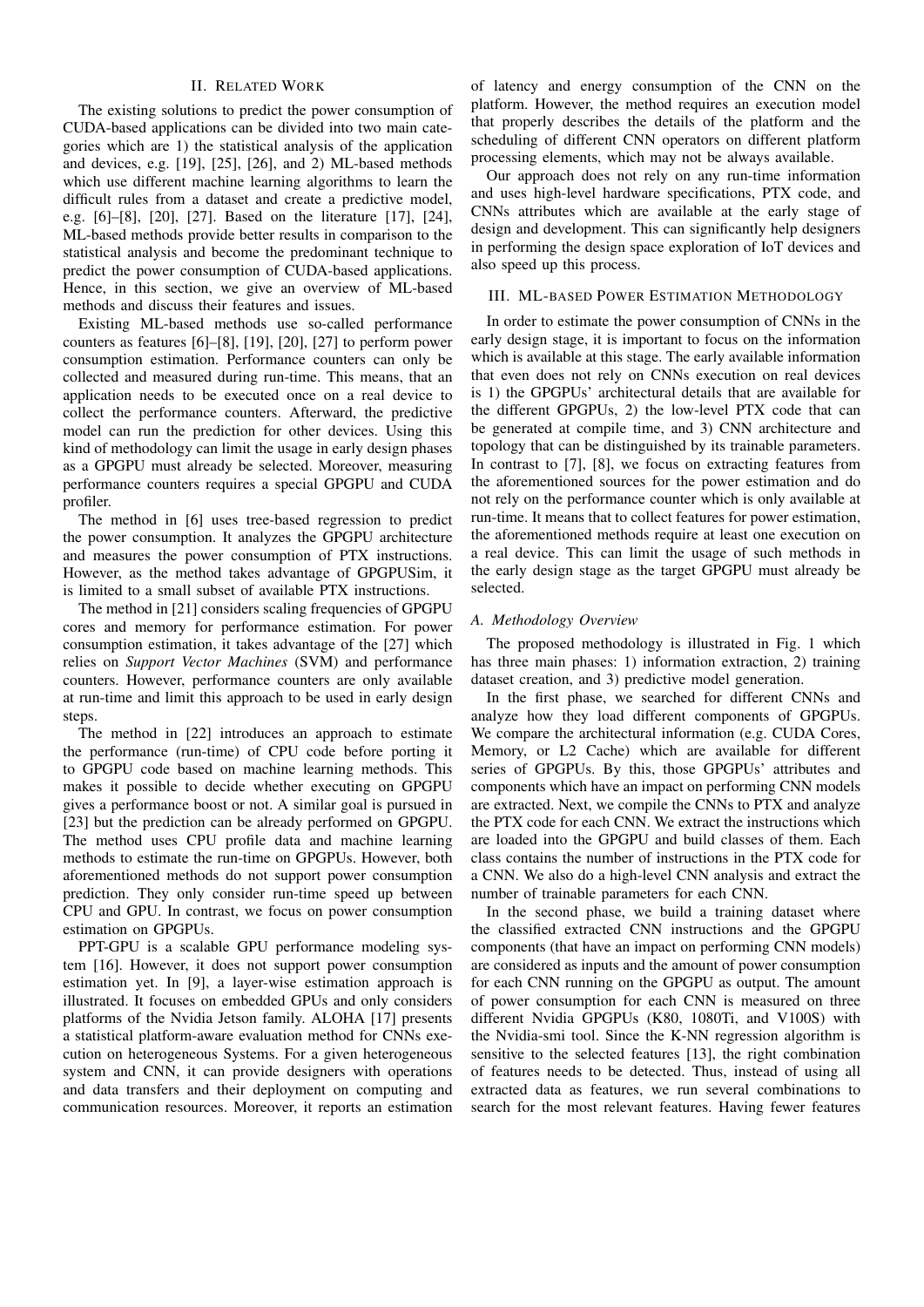

Fig. 1. Overview of the proposed methodology.

leads to simpler models that require shorter training time, reduce the chance of overfitting, and are easier to interpret.

Next in the third phase, we apply the K-NN regression algorithm to the generated training dataset for power estimation model generation. Once the predictive model is trained it can be used to estimate the power consumption for a given CNN on different GPGPU architectures.

## *B. GPGPUs Architecture Analysis*

The power consumption of GPGPUs is affected by many factors. Nvidia lists all the GPGPU's architectural details in [11], [12]. We extract the architectural details for each GPGPU in our experimental setup. The values for the components are transformed into comparable measurement units to make sure the ML method gets the feature for different GPG-PUs in the same unit. Moreover, we execute several CNNs on different GPGPUs and monitor the component utilization. This gives us more precise details of which component is affected by CNNs execution and is involved in the power consumption. Furthermore, we also consider GPGPUs architectural attributes which are maximum temperature, transistor size, or maximum power supply. This gives more differentiation between the various GPGPUs.

#### *C. PTX Instructions Analysis*

Nvidia provides designers with the CUDA Library to develop GPGPU applications and to write proper code for GPGPUs programming. Nvidia GPUs run so-called kernels. Each kernel is a set of PTX instructions which is generated by compiling the CUDA code with nvcc compiler. The PTX code is a stable low-level programming model and *Instruction Set Architecture* (ISA) for general purpose parallel programming. Fig. 2 shows a part of the PTX code of a given CNN. The PTX code is given to the GPGPU driver and interpreted at run-time [10]. The PTX code contains detailed information of all memory accesses (read or write) as well as computational instructions which will be executed on the GPGPU.

For a given CNN, a static analysis is performed on its corresponding PTX file to count the number of appearances of the instruction that has an impact on the power consumption of

```
1 // Generated by LLVM NVPTX Back-End
 2 .version 6.0
 3 .target sm_70
 4.address_size 64obl c6 .visible .global .align 64 .b8 buffer_for_constant_21
[1048576];
 7 .visible .global .align 64 .b8 buffer_for_constant_34[4]
          = \{0, 0, 128, 255\};
 8 .visible .entry copy_11(
  .param .u64 copy_11_param_0,
10 .param .u64 copy_11_param_1,
11 .param .u64 copy_11_param_2)
12 .reqntid 72, 1, 1 {
13 .reg .b32 %r<38>;
14 .reg .b64 %rd<55>;<br>15 1d.param.u64 %rd1.
     1d.param.u64 %rd1, [copy_11_param_0];
16 1d.param.u64 %rd2, [copy_11_param_1];<br>17 cvta.to.global.u64 %rd3, %rd2;
17 cvta.to.global.u64
     18 ...}
```
Fig. 2. A part of the PTX file of a CNN model.

the CNN when it runs on a GPGPU. Moreover, we read out the number of threads that are started by the execution of the PTX code. The number for each instruction is multiplied by the number of threads to consider the effect of threads on CNN's power consumption when it runs on the GPGPU. The result of this analysis is stored in the *CNNs Classified Instructions*, including a set of classes (each instruction is associated with a single class) and the number of calls in the PTX code. Hence, not all existing PTX instructions are used for power estimation model generation, instead, we only consider those instructions that appear in the PTX code of CNN benchmarks and have a direct impact on power consumption. As illustrated in Fig. 1 phase 1, the static analysis is performed by *PTX Analyzer* module for several PTX files from different CNN algorithms. The results of this analysis are used to create the training dataset in the next step.

## *D. CNN Topology Analysis*

Every CNN can be characterized based on its architecture and topology. The main feature for this characterization is the CNN's trainable parameters. Trainable parameters are those which changed during the training and are also often refer as weighted connections between each neuron. The number of trainable parameters varies over the different CNNs and gives an additional feature to separate the complexity of different CNNs. The number of trainable parameters of a CNN shows its complexity, meaning it contains more computational operations. Hence, we distinguish a given CNN from others by considering the number of its trainable parameters. This enables us to add more difference into the training dataset for each CNN and to make it distinctive.

As illustrated in Fig. 1–phase 1, these values are extracted by *CNN Analyzer* module for all CNN benchmarks. The results of this analysis are stored in the *CNNs Trainable Parameters* and used to create the training dataset in the next step.

#### *E. Creating Training Dataset and Predictive Model*

In order to build the prediction model, it is important to have a robust training dataset. We take advantage of the extracted information from the first phase of the proposed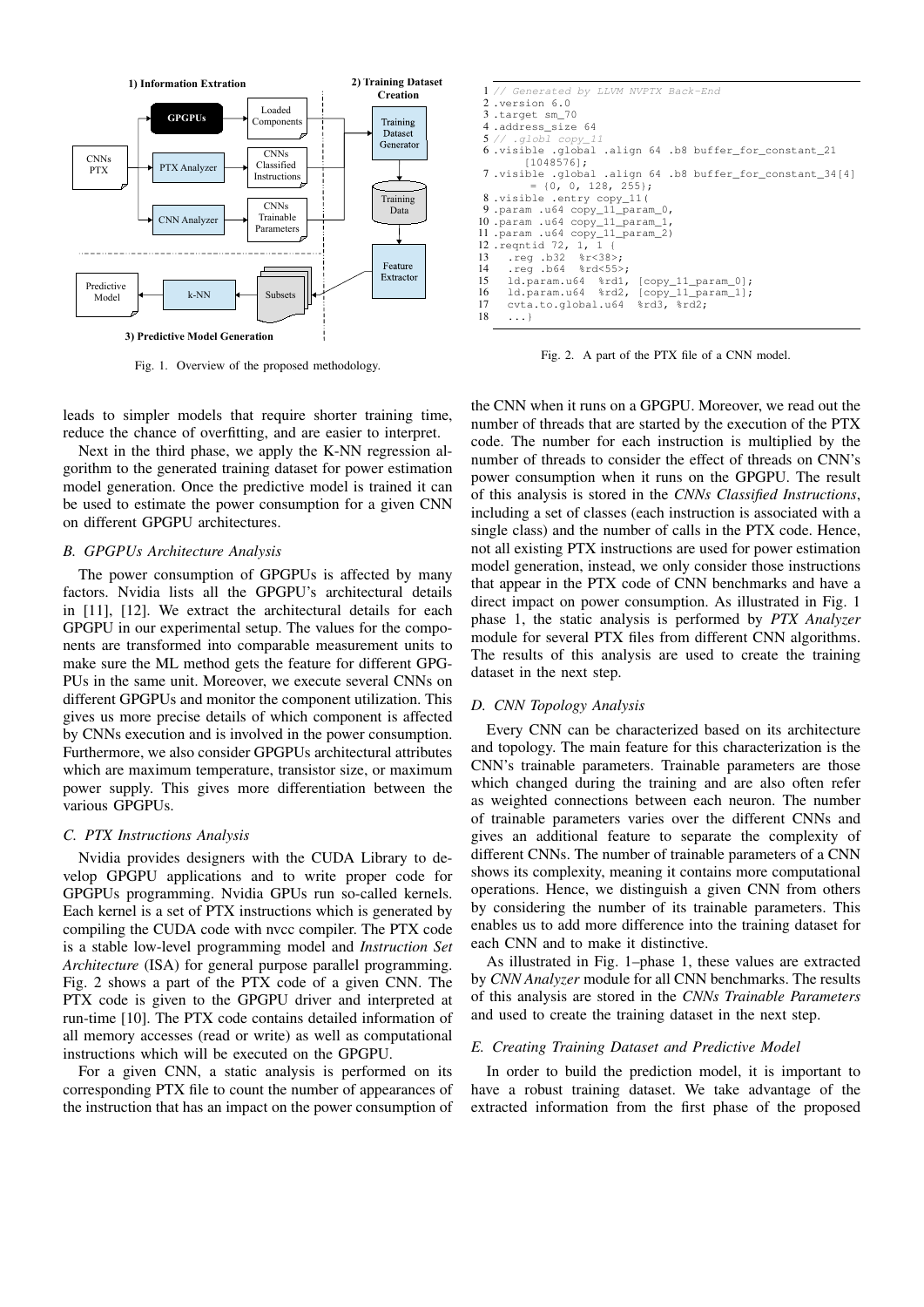TABLE I EXAMPLE OF TRAINING DATASET STRUCTURE USED TO CREATE THE PREDICTIVE MODEL

| Observation          | <b>CNNs Classified Instructions</b> |                |          |          | <b>GPGPU Components</b> |          |                | <b>CNNs</b> Trainable Parameters | Power<br>• Consumption - |
|----------------------|-------------------------------------|----------------|----------|----------|-------------------------|----------|----------------|----------------------------------|--------------------------|
|                      | Data movement and conversion        | Floating-Point |          | Class N  | <b>CUDA Cores</b>       | $\cdots$ | <b>SM</b>      |                                  | (Output)                 |
| $CNN_1$ on $GPGPU_1$ |                                     |                | $\cdots$ | $\cdots$ | 5120                    | $\cdots$ | 80             | 25549352                         | Power <sub>1</sub>       |
| $CNN_1$ on $GPGPU_2$ |                                     |                | $\cdots$ | $\cdots$ | 4352                    | $\cdots$ | 68             | 25549352                         | Power <sub>2</sub>       |
| $CNN_1$ on $GPGPU_3$ |                                     |                | $\cdots$ |          | 3584                    | $\cdots$ | $\overline{0}$ | 25549352                         | Power <sub>3</sub>       |
| $CNN_n$ on $GPGPU_m$ | $\cdots$                            | $\cdots$       | $\cdots$ | $\cdots$ | $\cdots$                | $\cdots$ | $\cdots$       | $\cdots$                         | Power <sub>n*m</sub>     |

methodology to build the training dataset  $D$  based on the following definition.

$$
D = \{d_i | d_i = \{y_i, (p_i, c_i, t_i)\}; 1 \le i \le n\}
$$
 (1)

Where the parameters  $p, c, t$  are considered as inputs (the predictors) of the training dataset and denote the classified extracted CNN instructions, the GPGPU components (that have an impact on performing CNN models), and the CNN trainable parameters, respectively. The parameter  $y$  indicates the measured power consumption for each CNN running on the GPGPU and is considered as the output (the response) of the training dataset. Each pair of predictors and the corresponding response is considered as one observation that depicts with parameter d.

In order to give an overview of the training dataset  $D$ , Table I demonstrates a part of its structure. The *CNNs Classified Instructions* column lists a part of instruction classes and for each class the number of extracted instructions. Column *GPGPU Components* shows a part of the relevant architectural components. Finally, the *CNNs Trainable Parameters* column depicts the last input (predictor) of the training dataset. The last column shows the power consumption measured by executing the PTX code of each CNN on a real GPGPU. Thus, each row of the table indicates an observation  $d$  in the training dataset D where the first three columns are the predictors (or features) while the total power consumption (column *Output*) is the response. The training dataset is split into 70% for the training phase and 30% for the validation phase.

*1) Feature Selection:* Features that exert little impact on the estimation model should be eliminated to reduce the dimensionality of the training dataset. The reduction in the number of features leads to simpler models that require shorter training time, decrease the chance of overfitting, and are easier to interpret. The K-NN algorithm (that is used in this work for predictive model creation) is sensitive to redundant or irrelevant features [13]. In order to find the best features combination and eliminate irrelevant features, we build different subsets of the main training dataset D where  $T_s \subset D$ . We start with combinations out of nine different predictors and define the following three types of subsets based on them by considering:

• nine predictors out of all possible ones

$$
T_{s_1} = \{d_i | d_i = \{y_i, (c_i, p_i, t_i)\}; 1 \le i \le n\}
$$
 (2)

• two subsets where at least one predictor from  $c$  must be included:

$$
T_{s_2} = \{d_i | d_i = \{y_i, (c_i, p_i)\}; 1 \le i \le n\} \quad \text{or}
$$
\n
$$
T_{s_2} = \{d_i | d_i = \{y_i, (c_i, t_i)\}; 1 \le i \le n\}
$$
\n(3)

### • a combination of predictors from  $p$  and  $t$  where

$$
T_{s_3} = \{d_i | d_i = \{y_i, (t_i, p_i)\}; 1 \le i \le n\}
$$
 (4)

Since the *GPGPUs' components* predictor has a lot of redundancy with little changes in the training dataset, the statistical automatic feature selection techniques based on variance cannot be used for feature selection due to confusion. The main reason is that the *GPGPUs' components* predictor marks as a low impact predictor by the statistical feature selection. Hence, we select the features manually to solve this issue. The experimental results in Section IV confirm the importance of the *GPGPUs' components* predictor in creating the best predictive model.

*2) K-Nearest Neighbors:* In order to predict the power consumption of a given CNN, K-NN regression is applied to different subsets  $T_s$  of the training dataset  $D$  in the definition (1). K-NN is a nonparametric clustering algorithm. It can be used to perform regression prediction by calculating the average value of the  $k$  nearest neighbors' values where  $Y$ denote the new predicted output and  $y_i$  is the output of the ith nearest neighbor.

$$
Y = \frac{1}{k} \sum_{i=1}^{k} y_i
$$
 (5)

In order to find the k nearest neighbors, a distance metric is applied to all elements in the training dataset and the new element whose value is to predict. As a consequence, the run-time and complexity is linear scaling with the number of elements in the training dataset. K-NN can be used with different metrics like Euclidean, squared Euclidean City-block, and Chebychev [13]. We use the Euclidean Distance. The Euclidean Distance  $d$  between two vectors  $q$  and  $p$  is defined as follows:

$$
d(p,q) = \sqrt{\sum_{i=1}^{n} (q_i - p_i)^2}
$$
 (6)

*3) Finding the right K:* One of the main challenges of applying the K-NN algorithm to a training dataset for prediction is to find the right  $k$ . While a large value for  $k$  can smoothen the prediction and be assistant with noisy data, a small value of k can corrupt the estimation model. In order to overcome this issue, we perform several experiments of running K-NN for each feature combination, with  $k$  in the range starting from one to 20. Since there is no considerable improvement achieved by  $k$  values larger than ten, we set the maximum value of  $k$  to 20 (see full experiments in Section IV). The K-NN estimates the power consumption by calculating the average power consumption of the  $k$  nearest data point in the training dataset.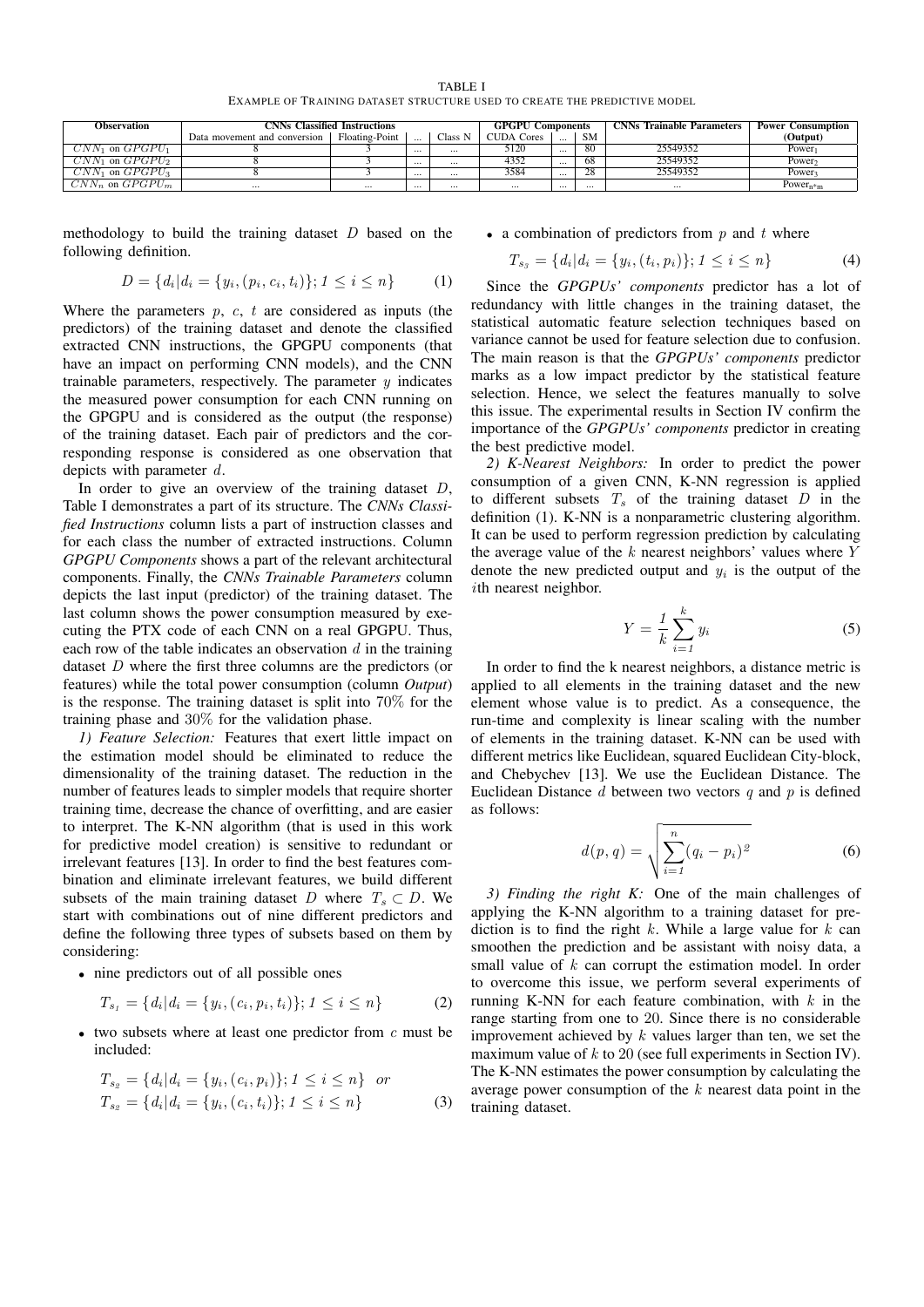

Fig. 3. MAPE value for different k ranging from one to 20.

TABLE II EXPERIMENTAL RESULTS FOR DIFFERENT INPUT FEATURE COMBINATIONS

| <b>Training dataset subsets</b>    |  | <b>RMSE</b> | <b>MAPE</b> | R <sub>2</sub> |
|------------------------------------|--|-------------|-------------|----------------|
| Automatic feature selection        |  | 25.784      | 0.2322      | 0.3417         |
| All predictors                     |  | 33.877      | 0.2270      | $-0.1934$      |
| Only architectural predictors      |  | 33.2414     | 0.2169      | $-0.1613$      |
| Only PTX predictors                |  | 29.8188     | 0.2412      | 0.0654         |
| <b>Best predictors combination</b> |  | 13.657      | 0.08849     | 0.8156         |

After running the different combinations, we search for the best results in the log file and build the final model based on the best feature combination. Therefore, the obtained predictive model can be used to estimate the power consumption of CUDA-based CNNs on GPGPUs.

## IV. EXPERIMENTAL RESULTS

Since the quality of the predictive model is very related to the robust training dataset, five different subsets of the training dataset were created based on the selection of different features (predictors) combination explained in Section III-E1. In order to evaluate the quality of the generated predictive model for each subset of the training dataset, three different standard metrics were applied which are 1) *Root Mean Squared Error* (RMSE), 2) MAPE, and 3)  $R^2$ . The lower value for RMSE indicates the better estimation model. The values of MAPE are between zero to one, where the value one stands for an error of 100%.  $R^2$  is a value between zero and one, where one stands for a high correlation between model and data while a negative value indicates no correlation. We also considered the impact of different  $k$  values on the predictive model generation when applying the K-NN regression algorithm to each subset of the training dataset. Fig. 3 illustrates the MAPE for different k values for  $1 \leq k \leq 20$ . As there is no considerable improvement by  $k$  values larger than 10, we only performed the experiment by considering the value of  $k$  up to 20.

Table II demonstrates the experimental results of our analysis for each subset of the training dataset for the best value of k. Column *Training dataset subsets* lists the features combination that were used to create the best predictive model which are 1) *Automatic feature selection* 2) *All predictors*, 3) *Only GPGPUs' architectural predictors*, 4) *Only PTX predictors*,

TABLE III DESCRIPTIONS OF THE BEST PREDICTORS (FEATURES) COMBINATION

| <b>Features</b>           | <b>Brief description</b>                       |
|---------------------------|------------------------------------------------|
| <b>CUDA</b> Cores         | Number of CUDA core the GPGPU has              |
| RAM                       | Amount of GPU memory                           |
| <b>Base Frequency</b>     | The base frequency of the GPGPU cores          |
| Storage Speed             | Bandwidth speed for Storage access             |
| <b>GFLOPS</b>             | Number of Floating Point Operations per Second |
| Memory Clock              | Frequency of GPGPU memory                      |
| L <sub>2</sub> Cache size | Size of L2 Cache of GPGPU in KB                |
| ret                       | Number of PTX instructions                     |
| trainable params          | Number of learnable and changeable parameters  |

and 5) *Best predictor combination*. Please note that, for the case of *Automatic feature selection* subset, different automatic feature selection methods were used where the best result is shown in the table that belongs to the F-statistic automatic feature selection method.

As illustrated in Table II, the generated predictive model based on the *Automatic feature selection* subset (using the Fstatistic method) has a MAPE of 23.22% which is even worse than the case of *All predictors* where no feature reduction is applied. For the case of *All predictors*, a MAPE of 22.7% was achieved. This also shows that leveraging the automatic feature selection methods (e.g. F-statistic) does not improve the quality of results in this case. By generating a predictive model based on *Only GPGPUs' architectural predictors*, we could improve the quality of estimation to a MAPE of 21.60%. However, for both experiments, the  $R^2$  has a negative score which indicates that the regression model does not fit the data. In the case of generating the predictive model based on *Only PTX predictors*, we could obtain a better result in terms of RMSE and  $R^2$ . However, the MAPE of 24.12% indicates the highest error percentage over all Experiments. Based on our experiments, the best power consumption predictive model is obtained by combining the features described in Table III. The power consumption predictive model has an  $R^2$  of 81.56% which indicates a high correlation between the chosen input features and the power consumption. In this case, a MAPE of 8.8% is obtained.

In order to validate the quality of the generated predictive model, we applied the proposed approach on various new CNNs which have not been used in the training phase. Fig. 4 illustrates the predicted (in blue) and the original value of power consumption (in orange) for 12 different CNNs on the Nvidia GTX 1080Ti. As shown in this figure, for some CNNs such as *Vgg19* and *Vgg16*, the prediction is nearly identical to the original value.

In comparison to [3] with an average MAPE of 8.4% for the power consumption predictive model, the proposed approach using K-NN regression achieves almost the same results with only 0.4% accuracy reduction on average. However, in the best case, the proposed approach has better accuracy and a lower absolute percentage error. The best power consumption estimation result belongs to the *Vgg19* CNN with 0.0003% *Absolute Percentage Error* while the estimation result using [3] reports an *Absolute Percentage Error* of 0.73%. Another important point that must be taken into account is that the proposed approach based on K-NN regression only needs nine instead